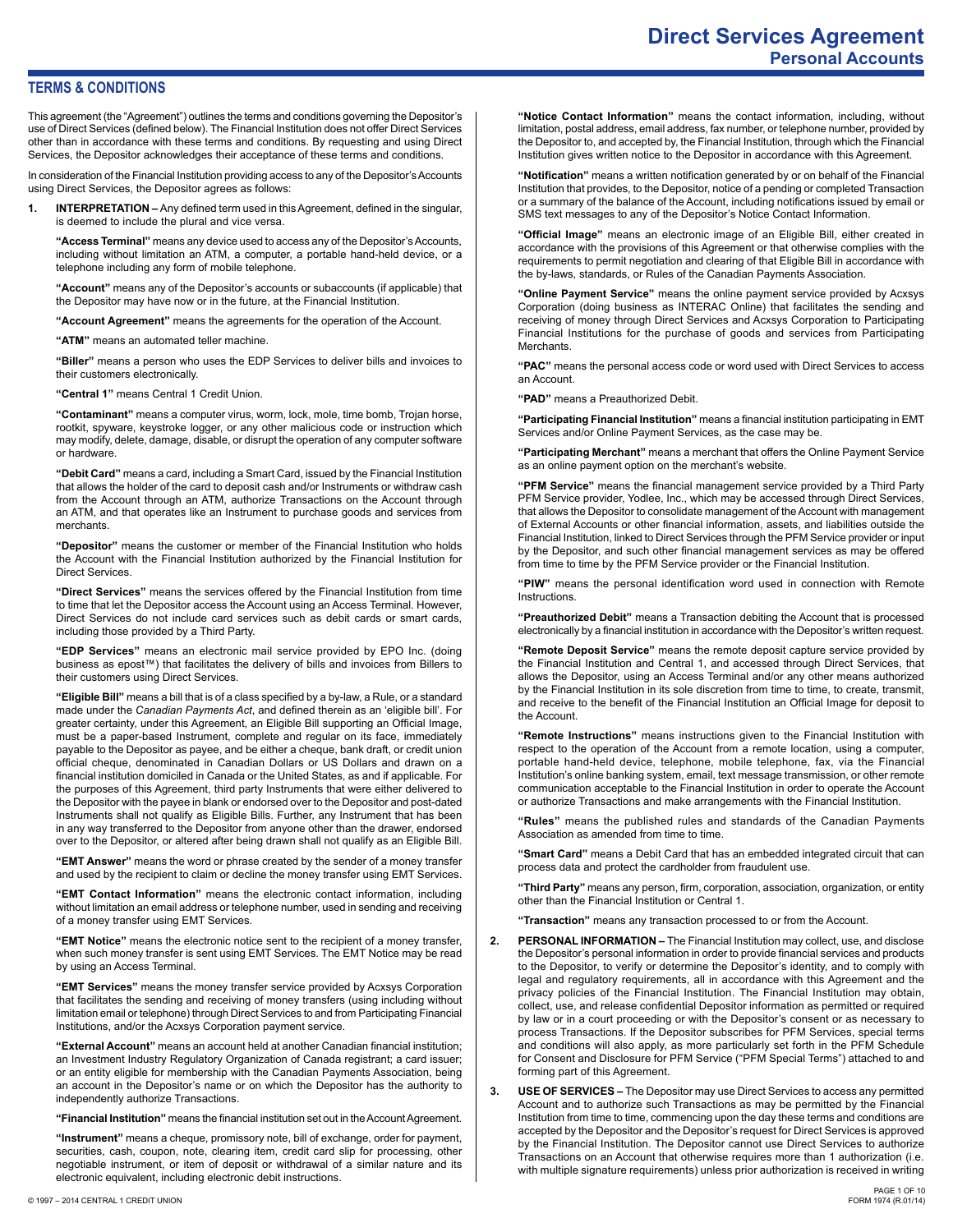and with the Financial Institution's approval. The Financial Institution may, from time to time, add to or delete from the types of use permitted and Direct Services offered.

In connection with Direct Services, the Depositor agrees to provide true, accurate, current, and complete information about the Depositor, the Account, and any External Account when required by the Financial Institution. Further, the Depositor agrees to notify the Financial Institution of any changes to such information within a reasonable period of time.

- **4. SERVICE CHARGES AND FEES** The Depositor will pay fees incurred on the Account, including, without limitation, fees imposed by a Third Party. The Depositor will pay the service charges that the Financial Institution establishes from time to time for Direct Services, including, without limitation, service charges for providing records regarding the Depositor that the Financial Institution is legally required to provide. The Depositor acknowledges receipt of a schedule of the Financial Institution's charges for Direct Services in effect at the time of acceptance of this Agreement. The Financial Institution may, from time to time, increase or decrease the service charges for Direct Services and provide notice of such changes by sending a notice to the Depositor's last known Notice Contact Information, by posting notice at the Financial Institution's premises or on the Financial Institution's website, by personal delivery, or by any other means the Financial Institution, acting reasonably, considers appropriate to bring the change to the attention of the Depositor. Current service charges for Direct Services may be obtained by contacting the Financial Institution or through the Financial Institution's website. The Depositor is responsible for determining the then current service charges for Direct Services they request, in advance of requesting those services. By requesting Direct Services the Depositor acknowledges their agreement to pay service charges for the Direct Services requested by them then in effect. The Financial Institution can deduct service charges from the Account (or other accounts of the Depositor with the Financial Institution) when the service is requested or performed. New or amended service charges and fees will become effective on the earlier of the stated effective date following publication, when the service is requested or performed, or when incurred, and in any event, no later than 30 days after publication by the Financial Institution.
- **5. AVAILABILITY OF DIRECT SERVICES** The Depositor acknowledges that the availability of Direct Services depends on telecommunications systems, computer hardware and software, and other equipment, including equipment belonging to the Financial Institution, Central 1, and Third Parties and that there is no guarantee or obligation to provide continuous or uninterrupted service. The Financial Institution and Central 1 are not liable for any cost, loss, damage, injury, inconvenience, or delay of any nature or kind whatsoever, whether direct, indirect, special, or consequential, that the Depositor may suffer in any way arising from non-continuous or interrupted service or the Financial Institution or Central 1 providing or failing to provide Direct Services, or from the malfunction or failure of telecommunication systems, computer hardware or software, or other equipment or other technical malfunctions or disturbances for any reason whatsoever, nor are the Financial Institution or Central 1 liable for any lost, incomplete, illegible, misdirected, intercepted, or stolen messages, or failed, incomplete, garbled, or delayed transmissions, or online failures (collectively, "Interruption Claims"), even if the Depositor has advised the Financial Institution of such consequences. The Depositor releases and agrees to hold harmless the Financial Institution and Central 1 from any and all Interruption Claims.
- **6. AUTHORIZATION FOR TRANSACTIONS** The Depositor acknowledges and agrees that:
	- a) using the PAC to authorize a Transaction constitutes authorization of that Transaction in the same manner as if authorization was given by the Depositor in person or as otherwise contemplated or permitted by the Account Agreement;
	- b) the Depositor will be bound by each such Transaction; and
	- c) once the PAC has been used to authorize a Transaction, the Transaction cannot be revoked or countermanded.

The Depositor irrevocably authorizes and directs the Financial Institution to debit or credit, as the case may be, the amount of any Transaction to the Account, together with any service charges or fees, authorized using the PAC, the PIW, in person by the Depositor, or as otherwise contemplated or permitted by the Account Agreement, in accordance with the normal practices of the Financial Institution, which may be amended from time to time without notice.

**PAC AND PIW CONFIDENTIALITY – The Financial Institution can assign and/or** require the Depositor to select and use a PAC and/or PIW in connection with this Agreement. The Depositor agrees to keep the PAC and PIW confidential and will only reveal them to authorized Financial Institution agents or officers when required by the Financial Institution. The Depositor agrees not to record the PAC or PIW in any format or medium. The Depositor can change the PAC or PIW at any time. The Depositor agrees to change the PAC or PIW if and when required by the Financial Institution. The Depositor acknowledges that the PAC and/or PIW must be changed if there is a change in the persons authorized to provide Remote Instructions on the Account.

The Depositor is responsible for all use of the PAC and/or PIW and for all Transactions on the Account authorized using Direct Services.

The Depositor acknowledges that the Financial Institution may, from time to time, implement additional security measures, and the Depositor will comply with all instructions and procedures issued by the Financial Institution in respect of such security measures. The Depositor is aware of the risks of unsolicited email, telephone calls, and text message transmissions from persons purporting to be representatives of the Financial Institution. The Depositor agrees not to respond to such unsolicited

communications and will only initiate communications with the Financial Institution either through the Financial Institution's Internet banking website or through the Financial Institution's published contact information as shown on the Financial Institution's website.

If the Depositor discloses the PAC to a Third Party, and if the Financial Institution becomes aware of such disclosure, the Financial Institution may, in its sole discretion, waive the confidentiality requirements described in this article 7, PAC and PIW Confidentiality, but only if such disclosure is for a reputable personal financial management service similar to that described in article 29, Personal Financial Management. Notwithstanding any such waiver, the Depositor acknowledges and agrees that the Depositor remains responsible for all use of the PAC by the Third Party.

**8. REMOTE INSTRUCTIONS –** The Depositor may provide Remote Instructions to any branch of the Financial Institution as permitted by the Financial Institution, online through the Direct Services web portal, or through the Financial Institution's telephone banking service, if any. The Remote Instructions may concern the Account maintained at that branch, or concern other Transactions and arrangements conducted at or with that branch.

The Financial Institution may, but will not be obliged to, act on Remote Instructions received in the name of the Depositor along with any requisite PAC and/or PIW, if any, to the same extent as if the Remote Instructions were written instructions delivered to the Financial Institution by mail and signed by the Depositor authorized to operate the Account. Any such Remote Instructions are deemed genuine.

The Financial Institution may, in its sole discretion, acting reasonably, delay acting on or refuse to act on any Remote Instruction.

A Remote Instruction is deemed received by the Financial Institution only when actually received and brought to the attention of an authorized officer of the Financial Institution capable of acting upon and implementing the Remote Instruction.

Remote Instructions can be transmitted to the Financial Institution at the telephone or fax number or email address provided by the Financial Institution, or at such other telephone or fax number or email address as the Financial Institution may advise the Depositor by notice in writing, or online through the Direct Services web portal. **Any of the persons that constitute the Depositor may act alone and provide Remote Instructions to the Financial Institution, even if 2 or more signatures are otherwise required to operate the Account.** The Financial Institution, acting reasonably, is entitled to assume that any person identifying himself or herself as the Depositor is in fact the Depositor, and can rely upon such, and the Financial Institution may act on the Remote Instructions provided by any such person. All Remote Instructions given to the Financial Institution in the name of the Depositor will bind the Depositor.

- **9. VERIFICATION AND ACCEPTANCE OF TRANSACTIONS BY THE FINANCIAL INSTITUTION –** All Transactions are subject to verification and acceptance by the Financial Institution and, if not accepted, or if accepted but subsequently determined to be in error or otherwise improper or unauthorized, the Financial Institution may, but is not obliged to, reverse them from the Account. Verification may take place at a date later than the date the Depositor authorized the Transaction, which may affect the Transaction date. Notwithstanding any other provision herein, if at any time the Financial Institution, acting reasonably, ever determines that a credit made to or traced to the Account was made in error or based upon a mistake of fact, or induced through or in any way tainted by fraud or unlawful conduct, the Financial Institution may place a hold on the credit and/or reverse the credit and any applicable interest.
- **10. FINANCIAL INSTITUTION RECORDS** The Financial Institution's records of all Transactions will be deemed to be correct and will be conclusive and binding on the Depositor. All Transactions will appear on the regular statements of account for the Account.

If the Depositor believes or suspects that the records of the Financial Institution contain an error or omission, or reflect unauthorized Account activity, the Depositor must give immediate written notice to the Financial Institution, and in any event, must do so within the time provided in the Account Agreement.

A copy of any fax or email message or other Remote Instructions or the Financial Institution's notes of any Remote Instructions given by telephone may be entered into evidence in any court proceedings as if it were an original document signed by the Depositor. The Depositor will not object to the admission of the Financial Institution's or Central 1's records as evidence in any legal proceeding on the grounds that such records are not originals, are not in writing, are hearsay, or are documents containing information extracted from a computer, and all such records will be conclusive evidence of the Remote Instructions in the absence of documentary recorded evidence to the contrary.

In the absence of evidence to the contrary, the records of the Financial Institution are conclusive for all purposes, including litigation, in respect of any other matter or thing relating to the state of the Accounts between the Depositor and the Financial Institution in respect of any Transaction.

**11. LIABILITY FOR ERRORS AND OMISSIONS –** If the Financial Institution makes an error or omission in recording or processing any Transaction, the Financial Institution is only liable for the amount of the error or omission if the Depositor has not caused or contributed to the error or omission in any way, has complied with this Agreement and the Account Agreement, and has given written notice to the Financial Institution within the time provided in the Account Agreement, and to the extent the liability is not otherwise excluded by this Agreement or the Account Agreement.

If the Depositor has given such notice, the Financial Institution's maximum liability is limited to the amount of the error or omission. In no event will the Financial Institution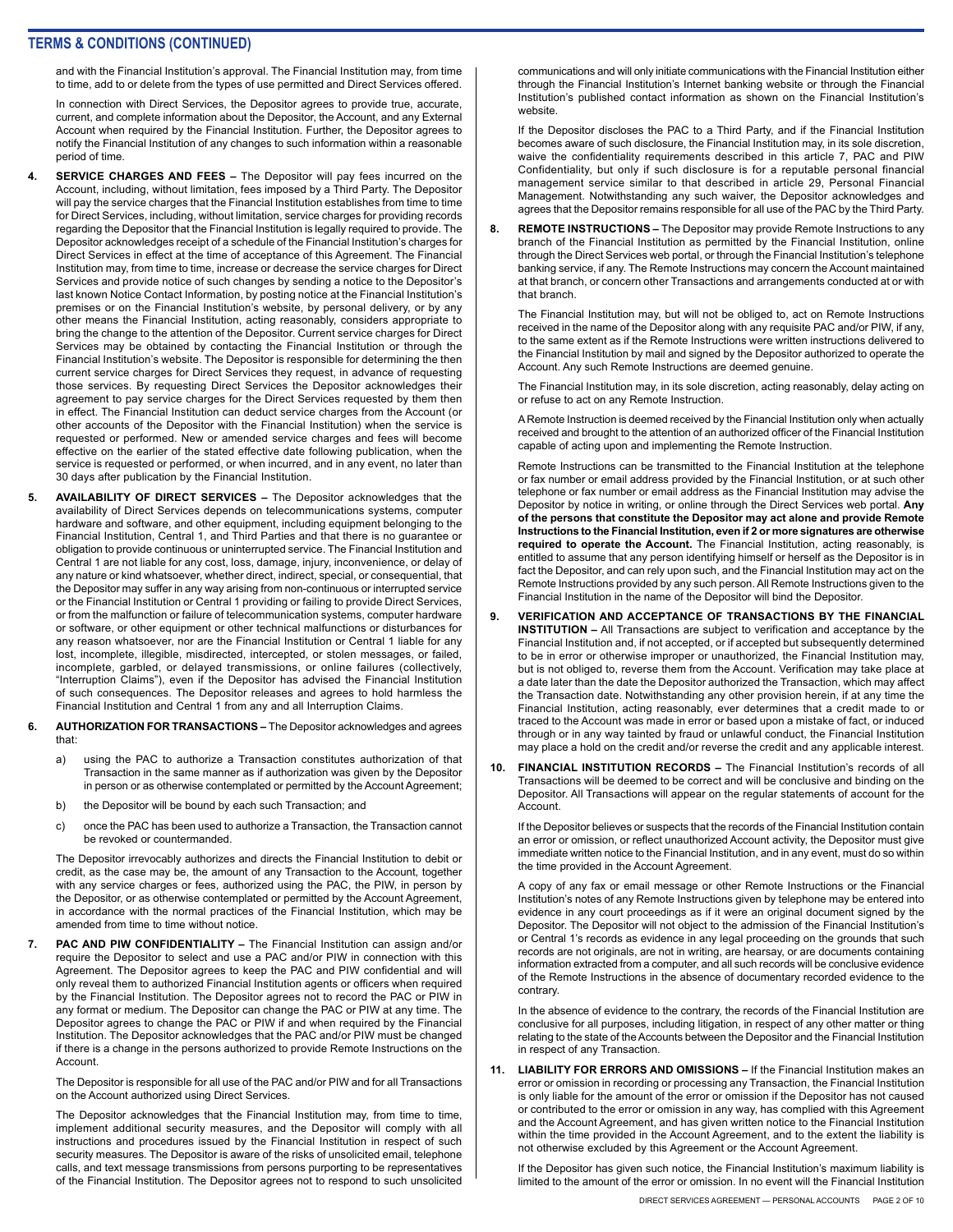be liable for any delay, inconvenience, cost, loss, or damage (whether direct, special, indirect, exemplary, or consequential) whatsoever caused by, or arising from, any such error or omission.

- **12. EXCLUSION OF FINANCIAL INSTITUTION RESPONSIBILITY** The Financial Institution is not responsible for any loss or damage suffered or incurred by the Depositor except to the extent caused by the gross negligence or intentional or wilful misconduct of the Financial Institution, and in any such case the Financial Institution will not be liable for any indirect, special, consequential, or exemplary damages (including, but not limited to, loss of profits) regardless of the cause of action and even if the Financial Institution has been advised of the possibility of such damages. In no event will the Financial Institution be liable for any cost, loss, or damage (whether direct, indirect, special, or consequential) suffered by the Depositor that is caused by:
	- a) the actions of, or any failure to act by, the Depositor, or any Third Party (and no Third Party will be considered to be acting as an agent for the Financial Institution unless expressly authorized to do so for that purpose);
	- b) the inaccuracies in, or inadequacies of, any information furnished by the Depositor to the Financial Institution, including, but not limited to any failed, duplicative, or erroneous transmission of Remote Instructions;
	- c) the failure by the Financial Institution to perform or fulfill any of its obligations to the Depositor, due to any cause beyond the Financial Institution's control; or
	- d) forged, unauthorized, or fraudulent use of services, or forged, unauthorized, or fraudulent instructions or Instruments, or material alteration to an instruction, including Remote Instructions.
- **13. RISKS AND DUTIES** Except for loss caused exclusively by the Financial Institution's gross negligence or intentional or wilful misconduct, and subject to the limitations of liability in this Agreement or the Account Agreement, the Depositor assumes all risk of loss due to the use of Direct Services, including, without limitation, the risk of Third Party fraud. The Depositor further agrees that they will notify the Financial Institution immediately:
	- a) of any suspected or actual misuse or unauthorized use of the PAC and/or PIW; or
	- b) if the PAC and/or PIW becomes known to anyone other than the Depositor; and
	- c) if the Depositor receives Notification of any Transaction affecting the Account that alerts the Depositor of Account activity that was not authorized by them.

The Depositor will change the PAC and/or PIW if either of the notification requirements above in a) or b) arises.

The notification requirement above in b) does not apply if the Depositor has disclosed the PAC to a Third Party for a personal financial management service similar to that described in article 29, Personal Financial Management.

The Depositor acknowledges that the Depositor is responsible for all use made of the PAC and/or PIW and that the Financial Institution is not liable for the Depositor's failure to comply with any part of this Agreement. The Depositor is liable for all authorized and unauthorized use, including all Transactions. The Depositor is also liable for all fraudulent or worthless deposits made into the Account. Without limiting the generality of the foregoing, the Depositor expressly acknowledges and agrees that they shall be bound by and liable for any use of the PAC or PIW by a member of the Depositor's household.

The Depositor is liable for all transfers to linked accounts. The Depositor bears all risk for all such Transactions.

Where the Depositor knows of facts that give rise or ought to give rise to suspicion that any Transactions, or instructions in respect of the Account, or Instruments deposited to the Account are fraudulent, unauthorized, counterfeit, or induced through or in any way tainted by fraud or unlawful conduct, or otherwise likely to be returned to the Financial Institution or found invalid for any reason, the Depositor has a duty to make reasonable inquiries of proper parties into such Transactions, instructions, or Instruments, as the case may be, to determine whether they are valid authorized Transactions, instructions, or Instruments, as the case may be, before negotiating or, alternatively, accessing any funds derived from such Transactions, instructions, or Instruments, and to disclose to the Financial Institution, the Depositor's suspicion and the facts upon which the Depositor's suspicion is based ("Suspicious Circumstances").

The Financial Institution may, in its sole discretion, investigate any Suspicious Circumstances disclosed by the Depositor, but the Financial Institution does not owe the Depositor any obligation to undertake its own investigation of Suspicious Circumstances. The Financial Institution may place a hold on all or some of the Depositor's Accounts pending investigation of any improper use of any Account. Any hold imposed by the Financial Institution pursuant to any of the terms of this Agreement, or investigation undertaken by the Financial Institution, is imposed or undertaken by the Financial Institution at the Financial Institution's sole discretion and for the Financial Institution's sole benefit.

Release of a hold by the Financial Institution is not a confirmation that a Transaction, instruction, or Instrument is in fact good and may not be relied upon as such by the Depositor. If, to the satisfaction of the Financial Institution, any improper use is established, the Financial Institution can withdraw or suspend Direct Services and/or operation of the Account without notice.

- **14. RIGHTS FOR INNOCENT BREACH** Subject to the provisions of this Agreement and the Account Agreement:
	- a) if the Depositor did not reveal the PAC and/or PIW to any other person, other than authorized Financial Institution agents or officers when required by the Financial Institution, or write it down or otherwise record it, and changed the PAC and/or PIW when required by this Agreement, the Depositor will not be liable for any unauthorized use that occurs after the Financial Institution has received written notice from the Depositor that the PAC and/or PIW may have become known to someone other than the Depositor. The Financial Institution will not be considered to have received written notice until the Financial Institution gives the Depositor written acknowledgement of receipt of such notice; and
	- b) the Financial Institution will not otherwise be liable for any damages or other liabilities that the Depositor may incur by reason of the Financial Institution acting, or failing to act, on Remote Instructions given in the name of the Depositor whether or not the Depositor actually gave the Remote Instructions. The Financial Institution will not be liable for any damages or other liabilities that the Depositor may incur by reason of the Financial Institution acting, or failing to act, on no statement requests made by the Depositor through Direct Services whether or not the Depositor actually gave the Remote Instructions.
- **15. PROCEDURES FOR ADDRESSING UNAUTHORIZED TRANSACTIONS AND OTHER TRANSACTION PROBLEMS –** In the event of a problem with a Direct Services Transaction or an unauthorized Direct Services Transaction, the Depositor will report the issue immediately to the Financial Institution. The Financial Institution will investigate and respond to the issue on a timely basis. The Financial Institution will not unreasonably restrict the Depositor from the use of the Account subject to dispute, as long as it is reasonably evident that the Depositor did not cause or contribute to the problem or unauthorized Transaction, has fully cooperated with the investigation, and has complied with this Agreement and the Account Agreement. The Financial Institution will respond to reports of a problem or unauthorized Transaction within 10 business days and will, within a reasonable period of time thereafter, indicate what reimbursement, if any, will be made for any loss incurred by the Depositor. Reimbursement will be made for losses from a problem or unauthorized Transaction in this time frame provided that the Depositor has complied with this Agreement and on the balance of probabilities it is shown that the Depositor took all reasonable and required steps to:
	- a) protect the confidentiality of the PAC and PIW as required by this Agreement and the Account Agreement;
	- b) use security safeguards to protect against and detect loss, theft, and unauthorized access as required by this Agreement and the Account Agreement; and
	- c) act immediately, upon receiving a Notification of, or becoming aware of, an unauthorized Transaction, to mitigate against further loss and report the issue to the Financial Institution.
- **16. ACCESS TERMINAL SECURITY** If Direct Services are made available through the Internet or a telephone service provider, the Depositor acknowledges that, although the Financial Institution uses security safeguards to protect against loss, theft, and unauthorized access, because of the nature of data transmission, security is not guaranteed and information is transmitted at the risk of the Depositor. The Depositor acknowledges and shall ensure that any private Access Terminal used to access Direct Services is auto-locked by a password to prevent unauthorized use of the Access Terminal, has a current anti-Contaminant program, and a firewall, and that it is his or her personal responsibility to reduce the risk of Contaminants or online attacks and to comply with this provision. The Depositor further acknowledges that to reduce the risk of unauthorized access to the Account through the Access Terminal, the Depositor will sign out of Direct Services and, where applicable, close the browser when finished using it. The Depositor further acknowledges that using public or shared computers and Access Terminals, or using Access Terminals in a public place, or through an open WiFi or shared Bluetooth portal, to access Direct Services increases the risk of unauthorized access to the Account, and will take all reasonable precautions to avoid such use or inadvertent disclosure of the PAC and/ or PIW.
- **17. FRAUD PREVENTION AND DETECTION** The Depositor agrees to maintain appropriate security controls and procedures to prevent and detect thefts of Instruments, or losses due to fraud or forgery involving Instruments, or fraudulent or unauthorized Transactions.

The Depositor further agrees to diligently supervise and monitor the conduct and work of all agents having any role in the preparation of the Depositor's Instruments, the Depositor's reconciliation of the statement of account for the Account, or other banking functions.

- **18. LINKS** If Direct Services are made available through the Internet, the Financial Institution's website may provide links to other websites, including those of Third Parties who may also provide services to the Depositor. The Depositor acknowledges that all those other websites and Third Party services are independent from the Financial Institution's and may be subject to separate agreements that govern their use. The Financial Institution and Central 1 have no liability for those other websites or their contents or the use of Third Party services. Links are provided for convenience only, and the Depositor assumes all risk resulting from accessing or using such other websites or Third Party services.
- **19. THIRD PARTY SERVICES** The Financial Institution and Central 1 may, from time to time, make services provided by Third Parties available through Direct Services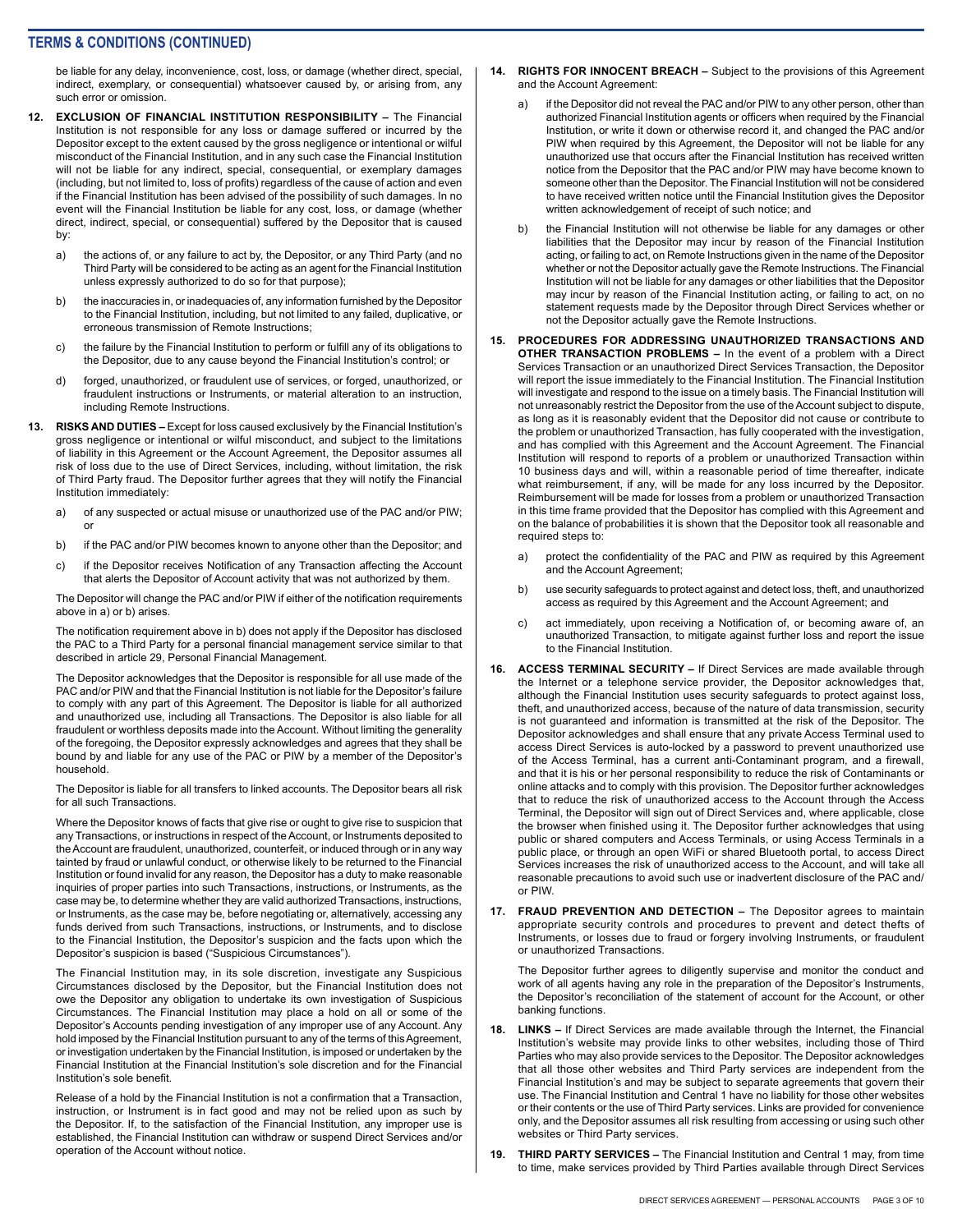or the Financial Institution's website. The Depositor acknowledges and agrees that:

- a) the Financial Institution and Central 1 make the services of Third Parties available through Direct Services or the Financial Institution's website for the convenience of Depositors. The services are provided by the Third Party and not the Financial Institution or Central 1. The Depositor's relationship with the Third Party shall be a separate relationship, independent of the relationship between the Depositor and the Financial Institution and Central 1, and such a relationship is outside the control of the Financial Institution and Central 1;
- b) the Financial Institution and Central 1 make no representation or warranty to the Depositor with respect to any services provided by a Third Party even though those services may be accessed by the Depositor through Direct Services or the Financial Institution's website;
- c) the Depositor assumes all risks associated with accessing or using the services of Third Parties;
- d) the Financial Institution and Central 1 have no responsibility or liability to the Depositor in respect of services provided by a Third Party;
- e) any dispute that relates to services provided by a Third Party is strictly between the Depositor and the Third Party, and the Depositor will raise no defence or claim against the Financial Institution and/or Central 1; and
- f) the *Proceeds of Crime (Money Laundering) and Terrorist Financing Act* and *Regulations* may apply to the services provided by Third Parties and that the Third Parties may, from time to time, adopt policies and procedures to address the reporting, record-keeping, client identification, and ongoing monitoring requirements of that legislation.
- **20. INDEMNITY** The Depositor agrees to indemnify and hold the Financial Institution and its service providers and Central 1 and all of their connected parties, including, without limitation, their respective agents, directors, officers, employees, affiliates, and licensees (collectively, the "Indemnified Parties") harmless from and against any and all liabilities and costs, including, without limitation, reasonable legal fees and expenses incurred by the Indemnified Parties in connection with any claim or demand arising out of or connected to the Depositor's use of Direct Services. Depositors must assist and cooperate as fully as reasonably required by the Indemnified Parties in the defence of any such claim or demand. The disclaimers, liability exclusions, liability limitations, and indemnity provisions in this Agreement survive indefinitely after the termination of this Agreement and apply to the extent permitted by law. Without limiting the foregoing, the Depositor will indemnify and save the Indemnified Parties harmless from and against all liability, costs, loss, expenses, and damages, including direct, indirect, and consequential, incurred by the Indemnified Parties as a result of:
	- a) any of the Indemnified Parties making Direct Services available to the Depositor;
	- b) any of the Indemnified Parties acting upon, or refusing to act upon, Remote Instructions;
	- c) any of the Indemnified Parties acting upon, or refusing to act upon, no statement requests made by the Depositor through Direct Services;
	- d) any Transaction that results in a negative balance in the Account; or
	- e) the consequences of any Transaction authorized by the Depositor.

This indemnity will enure to the benefit of the Indemnified Parties and will be binding upon the Depositor and the Depositor's heirs, executors, successors, and assigns and shall survive the termination of this Agreement for any act or omission prior to termination as gives rise to an indemnified claim, even if notice is received after termination.

#### **21. DIRECT SERVICES ACKNOWLEDGEMENT –** The Depositor acknowledges and agrees that:

- a) when transfers and bill payments are authorized through Direct Services, funds are deemed irrevocably transferred out of the Account and the Transaction cannot be revoked or countermanded by the Depositor;
- b) anyone with access to the PAC and/or PIW may be able to access Direct Services and may use the PAC and/or PIW to transfer money out of an Account, set up bill payment arrangements, make bill payments, and authorize any other Transaction;
- c) the Financial Institution will not be liable in any way to the Depositor or any other person for processing or accepting on the Account any Transaction that results in the transfer of money out of the Account or in the payment of bills, even if the money is used for the benefit of a person other than the Depositor, or if bills owed by a person other than the Depositor are paid;
- d) the Depositor will be liable for all Transactions conducted using Direct Services, including Transactions that benefit a person other than the Depositor or that result in the payment of bills owed by a person other than the Depositor; and
- e) a copy of an electronic communication is admissible in legal proceedings and constitutes the same authority as would an original document in writing.
- **22. NO STATEMENT REQUEST AND ONGOING VERIFICATION OBLIGATIONS** If, at the request of the Depositor, the Financial Institution agrees to cease printing and mailing statements of account for the Account to the Depositor, the Depositor acknowledges and agrees that:
- a) the Depositor will be responsible to obtain (whether from the Financial Institution or using Direct Services) and review, after the end of each calendar month, a statement of the activity in the Account, and will, by no later than the end of the following calendar month (the "Notification Date"), notify the Financial Institution of any errors, irregularities, omissions, or unauthorized Transactions of any type in that account record or in any Instrument or other items, or of any forgeries, fraudulent or unauthorized Transactions of any type, and any debits wrongly made to the Account;
- b) notwithstanding any other provision of this Agreement, after the Notification Date (except as to any errors, irregularities, omissions, or unauthorized Transactions of any type of which the Depositor has notified the Financial Institution in writing on or before the Notification Date), the Depositor agrees that:
	- i) the amount of the balances shown on the last day of the calendar month is correct and binding on the Depositor subject to the right of the Financial Institution to make reversals in accordance with this Agreement and the Account Agreement;
	- ii) all amounts charged to the Account are valid;
	- iii) the Depositor is not entitled to be credited with any amount not shown on the statement of account for the Account for that calendar month;
	- iv) the Depositor has verified the validity of any Instruments and instructions; and
	- v) the use of any service shown is correct.
	- The Depositor acknowledges that:
	- vi) notwithstanding that an Instrument may be provisionally posted to the Account, it is not considered processed until it has been honoured and irrevocably collected by the Financial Institution and the time for return by any process of law has expired. The credit represented by an Instrument that is not honoured and collected, or is charged back, made in error, or tainted by fraud, may be reversed from the Account notwithstanding any provisional posting. The statement of account for the Account will be modified accordingly; and
	- vii) notwithstanding that a deposit or other credit may be provisionally posted to the Account, it is not considered processed until it has been verified and accepted by the Financial Institution. A deposit or other credit that is not verified and accepted may be reversed from the Account notwithstanding any provisional posting. The statement of account for the Account will be modified accordingly.
- c) Despite subsection b) above, if the Depositor has authorized PADs to be issued against any of the Accounts, the Depositor acknowledges that the Rules provide that, under specified conditions, claims for reimbursement of PADs may be made and:
	- i) where the purpose of the PAD was for payment of consumer goods and services, the time period for making such a claim is 90 calendar days from the date of debiting; and
	- ii) where the purpose of the PAD was for payment of goods and services related to commercial activities of the Depositor, the time period for making such a claim is 10 business days from the date of debiting.

Claims must be made in writing to the Financial Institution within the specified time period and in compliance with the Rules, as amended from time to time.

- **23. BILL PAYMENTS MADE THROUGH DIRECT SERVICES** The Depositor acknowledges and agrees that:
	- a) bill payments made through Direct Services are not processed immediately and that the time period for processing depends upon a number of factors, including, without limitation, the time when the bill payment is authorized and the internal accounting processes of the bill payment recipient;
	- b) it is the responsibility of the Depositor to ensure that bill payments are authorized in sufficient time for the payment to be received by the bill payment recipient before its due date;
	- c) the Financial Institution and Central 1 will not be liable for any cost, expense, loss, damage, or inconvenience of any nature or kind whatsoever arising as a result of any error, non-payment or a delay in the processing of bill payments;
	- d) if the Depositor has made or received a bill payment in error, the Financial Institution may, but is not obliged to, assist the Depositor by initiating or processing a "Bill Payment Error Correction Debit", as defined under the Rules, and if so initiated, the Depositor agrees to indemnify the Financial Institution for any direct loss, costs, or damages incurred, and will pay to the Financial Institution any reasonable service charges or fees related to the provision of the service; and
	- e) if the Financial Institution, absent gross negligence or wilful misconduct, initiates or processes a Bill Payment Error Correction Debit affecting the accounts or affairs of the Depositor, the Financial Institution shall be held harmless for any and all loss, costs, or damages suffered or incurred by the Depositor, howsoever caused, relating to the bill payment or the Bill Payment Error Correction Debit process.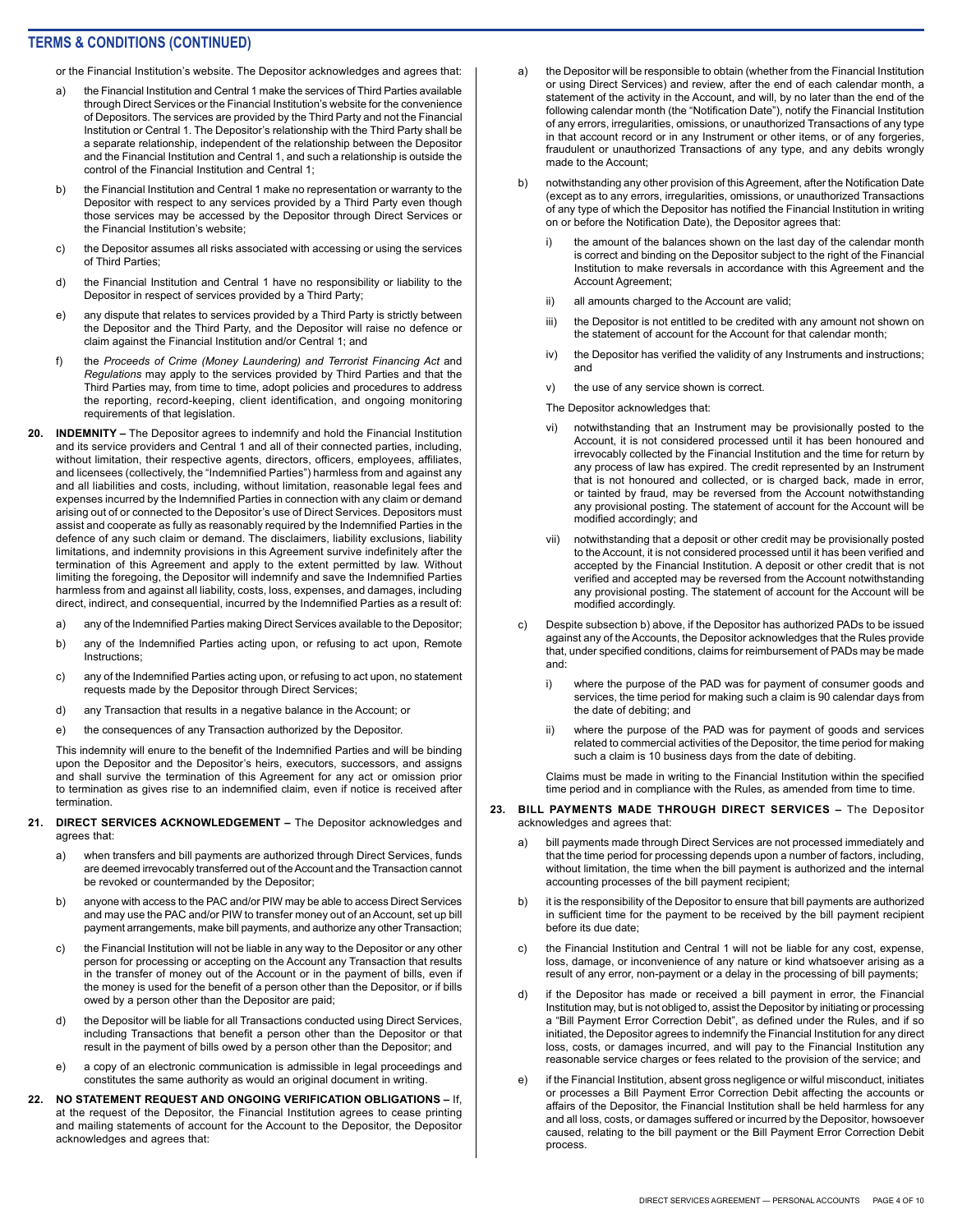- **24. DIRECT SERVICES AND THIRD PARTIES** In respect of all Direct Services and any Third Party services made available by the Financial Institution, the Depositor shall not:
	- a) use the services for an illegal, fraudulent, or defamatory purpose; and
	- b) take steps, or cause, or permit anything to be done that could undermine the security or integrity of the services (including activities that threaten to harm or cause harm to any other participant in the provision, utilization, or support of the Direct Services or Third Party services).

In the event of a breach of the provisions of a) or b), the Depositor's participation in Direct Services or any service provided by the Financial Institution or a Third Party may be suspended or terminated.

- **25. EDP SERVICES** If the Financial Institution through Direct Services makes EDP Services available and the Depositor uses the EDP Services:
	- a) the Depositor consents to epost™ preparing, using, and disclosing reports relative to the performance and/or operation of the EDP Services, including statistical or performance reports and other analysis, compilation, and information about the EDP Services or the Depositor, and reports that pertain to the Depositor's involvement in and use of the EDP Services. The Depositor further consents to epost™ disclosing to Central 1 Depositor-specific data that consists of the total number of Billers for which the Depositor has registered, without identifying those Billers apart from the Financial Institution and its affiliates, and without identifying detailed data of the Depositor's viewing activities;
	- b) the Depositor acknowledges that epost™ will not respond directly to the Depositor with respect to any inquiries, requests, questions, complaints, or other issues relating to the EDP Services in any way, other than to direct the Depositor to the Financial Institution or the Biller; and
	- c) the Depositor acknowledges that the consents contained in a) above are requirements of the EDP Services and that if such consents are withdrawn, the Depositor's participation in the EDP Services may be suspended or terminated and any or all documents may not be presented via the EDP Services.
- **26. TRANSFERS WITH EXTERNAL ACCOUNTS** If the Financial Institution through Direct Services enables the Depositor to transfer funds between the Account and an External Account, then:
	- a) the Depositor agrees to inform the Financial Institution in writing of the External Accounts it wishes to link to the Account in a form acceptable to the Financial Institution;
	- b) the Financial Institution reserves the right to refuse to accept the External Account;
	- c) the Depositor agrees to provide the Financial Institution with the financial institution number, branch address or number, and the account number of the External Account the Depositor wishes to link to the Account. The Financial Institution reserves the right to verify the External Account;
	- d) the Depositor and the External Account holder must provide authorization to establish the link between the Account and the External Account;
	- e) the Depositor agrees to not link the Account to an account that is not owned by the Depositor;
	- f) the Depositor acknowledges and agrees that the Financial Institution, at its discretion, may limit the type of transfers that can be conducted between the Account and the External Account; specifically whether Transactions will be in the form of credits to the External Account, debits from the External Account, or both credits to and debits from the External Account;
	- g) the Depositor may only link an Account denominated in Canadian dollars to an External Account denominated in Canadian dollars, or an Account denominated in US dollars to an External Account denominated in US dollars, and only if the External Account is with a financial institution domiciled in Canada;
	- h) the Financial Institution reserves the right to limit the number of External Accounts that can be linked to the Account;
	- i) the Financial Institution reserves the right to limit the dollar amount of Transactions to or from the External Account;
	- j) the Financial Institution reserves the right to limit the number of Transactions to or from the External Account;
	- k) the Financial Institution reserves the right to hold funds on the Transaction amount;
	- l) the Depositor consents to the disclosure to the financial institution that holds the External Account of any personal information provided to the Financial Institution with respect to Transactions to or from the External Account. The Depositor also consents to the disclosure to the Financial Institution of any personal information provided to the financial institution holding the External Account of any personal information provided to such financial institution with respect to Transactions to or from the External Account;
	- m) funds usually arrive in the Depositor's External Account or Account within 3 to 5 business days from the day the Transaction is authorized. The Financial Institution cannot guarantee the date of deposit to the Account or External Account. The Financial Institution and Central 1 will not be liable for any cost, expense, loss,

damage, or inconvenience of any nature or kind whatsoever arising as a result of a delay in the processing of Transactions;

- n) all deposits or withdrawals will be reversed if the Transaction cannot be delivered or if it is returned for any reason; and
- o) the Depositor agrees that for security or risk management purposes and at the Financial Institution's discretion, a nominal sum may be credited to the External Account once per year.
- **27. TRANSFERS WITH LINKED ACCOUNTS** If the Financial Institution through Direct Services enables the Depositor to link multiple Accounts to a single user name to allow the Depositor to access the Accounts from a single user name, it will not constitute merging the Accounts. If the Accounts are linked through Direct Services, then:
	- a) the Financial Institution reserves the right to refuse to accept any Account;
	- b) the Depositor agrees that the Financial Institution, at its discretion, may limit the type of Transactions that can be authorized between the Accounts, specifically whether Transactions will be in the form of credits to an Account, debits from an Account, or both credits to and debits from an Account;
	- c) the Financial Institution reserves the right to limit the number of Accounts that can be linked;
	- d) the Financial Institution reserves the right to limit the dollar amount of Transactions made to or from a linked Account;
	- e) the Financial Institution reserves the right to limit the number of Transactions made to or from a linked Account;
	- f) the Financial Institution reserves the right to apply a hold on the Transaction amount to a linked Account for a period of time to be determined by the Financial Institution, during which time the Transaction or portion thereof will not be accessible to the Depositor;
	- g) the Depositor agrees that the Financial Institution cannot guarantee the date of a Transaction to and/or from a linked Account. The Financial Institution and Central 1 will not be held liable for any cost, expense, loss, damage, or inconvenience of any nature arising as a result of a delay in the processing of Transactions; and
	- h) all Transactions will be reversed if the Transaction cannot be delivered or if it is returned for any reason.
- **28. EMT SERVICES –** If the Financial Institution through Direct Services makes EMT Services available and the Depositor uses the EMT Services, the Depositor acknowledges and agrees that:
	- a) the EMT Services are only available in Canadian dollars;
	- b) the Account will be debited as soon as the Depositor initiates a Transaction, and the Financial Institution may hold the Transaction amount until the recipient successfully claims the Transaction or the Transaction is cancelled. The Financial Institution has no obligation to and will not pay interest on the Transaction amount. To the extent permitted at law, the Financial Institution is deemed to have a security interest in the Transaction amount from the time the Account is debited until the recipient successfully claims the Transaction or the Transaction is cancelled;
	- c) Transactions sent and received through the EMT Services are subject to number and dollar limits that may change from time to time without prior notice to the Depositor;
	- d) the Financial Institution will not be responsible or liable for any losses or damages incurred as a result of funds held and/or limits set by the Financial Institution, Acxsys Corporation, or a Participating Financial Institution;
	- e) an EMT Notice advising the recipient of the Transaction will be generated approximately 30 minutes after the Depositor originates the Transaction;
	- f) as the sender, the Depositor will keep the EMT Answer confidential and will not disclose it or share it with anyone but the intended recipient;
	- g) the recipient must correctly provide the EMT Answer to claim or decline the Transaction;
	- h) the Financial Institution, the other Participating Financial Institution, and Acxsys Corporation or Acxsys Corporation's agents are entitled to pay the Transaction amount to anyone who, using the EMT Services, claims to be the recipient and successfully provides the EMT Answer;
	- i) the Financial Institution will not be liable for losses or damages incurred as a result of a person other than the intended recipient guessing or obtaining the EMT Answer;
	- j) as the sender, the Depositor will not include the EMT Answer in the Transaction details;
	- k) as the recipient, the Depositor will not disclose the EMT Answer except as required to claim or decline the transfer;
	- l) the recipient may claim a Transaction using the online banking services of the Financial Institution or another Participating Financial Institution or through the Acxsys Corporation payment service;
	- m) if the recipient declines a Transaction that the Depositor initiated, the Transaction will be returned to the Depositor;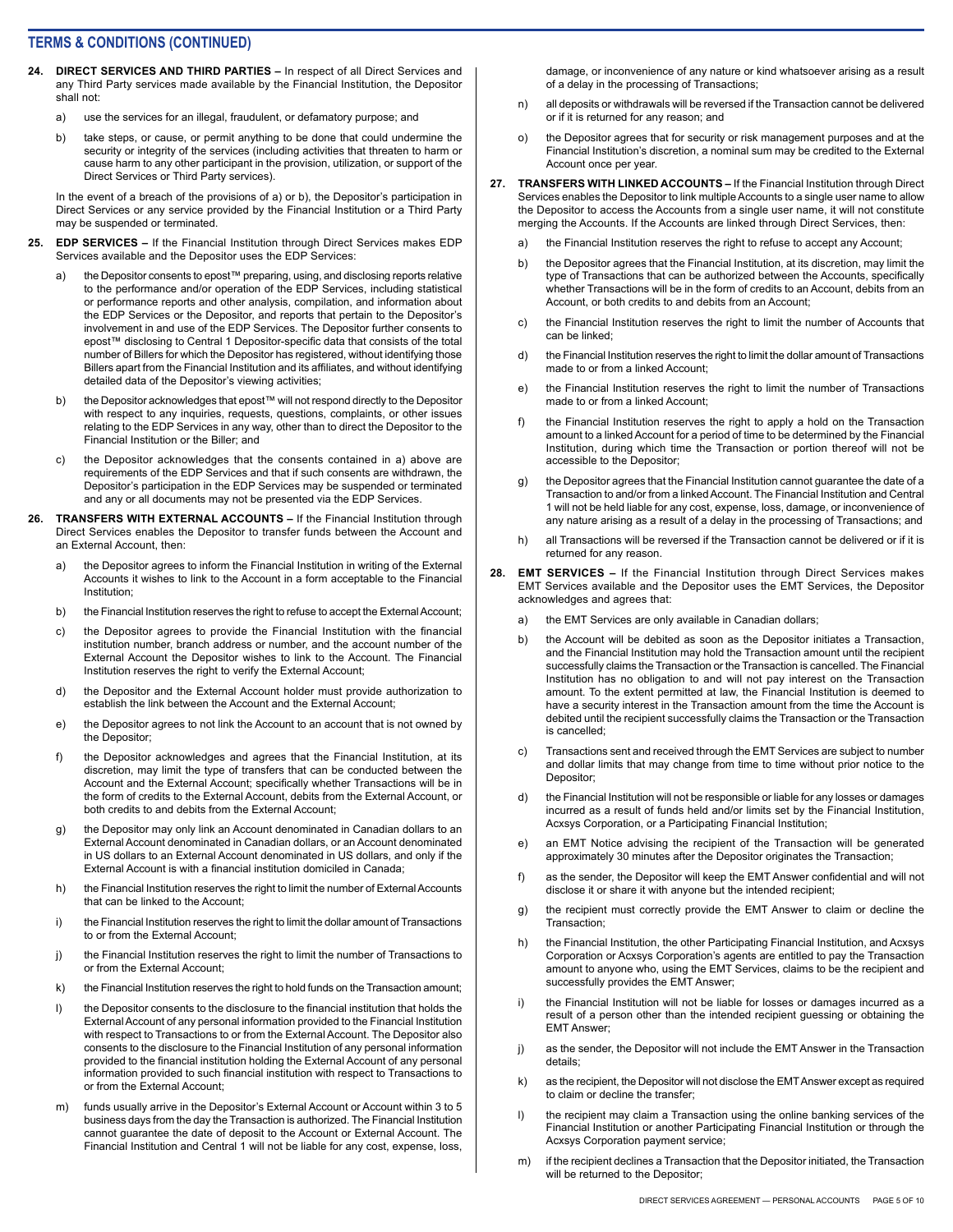- funds usually arrive in the recipient's account within 3 to 5 business days from the day the recipient successfully claims the Transaction. The Financial Institution cannot guarantee the date of deposit;
- o) as the sender, the Transaction will be returned to the Depositor if the recipient does not claim the Transaction within 30 days of the date the transfer is initiated, if the Transaction cannot be successfully sent to the recipient's EMT Contact Information as provided by the Depositor, or if the recipient declines the Transaction. The Depositor is responsible for providing the recipient's correct EMT Contact Information and further agrees that the recipient has consented to the Depositor's use of the EMT Contact Information for EMT Services purposes, including its provision to the Financial Institution, the other Participating Financial Institution, and Acxsys Corporation;
- p) if the recipient successfully claims the Transaction using the Acxsys Corporation payment service but provides incorrect account information, Acxsys Corporation or its agent may request correct account information from the recipient or may mail an Instrument to the recipient. The Financial Institution will not pay interest on the Transaction amount;
- q) the Financial Institution may cancel a Transaction if it has reason to believe that a mistake has occurred or if it believes that the Transaction is a product of unlawful or fraudulent activity;
- r) the Depositor is responsible for providing a valid EMT Contact Information and will immediately update it via Direct Services if there are any changes to said EMT Contact Information;
- s) as the sender, the Depositor may cancel a Transaction up to the time the recipient successfully claims the Transaction. As the recipient, the Depositor acknowledges that a Transaction may be cancelled up to the time the Depositor successfully claims the Transaction;
- t) all disputes will be handled directly between the sender and the recipient;
- u) the Financial Institution may refuse to provide EMT Services for the Depositor; and
- v) the Financial Institution will not be liable for any cost, expense, loss, damage, or inconvenience of any nature or kind whatsoever arising as a result of a delay in processing a Transaction or for Transactions claimed by someone other than the intended recipient.
- **29. PERSONAL FINANCIAL MANAGEMENT** If the Financial Institution, through Direct Services, makes the PFM Service available, the Depositor agrees that the terms and conditions in this article 29, Personal Financial Management, govern the Depositor's use of the PFM Service and are binding upon the Depositor. If there is any conflict between these PFM Service terms and conditions and the terms and conditions in the rest of this Agreement, then these PFM Service terms and conditions will apply in respect of the PFM Service. In addition, if the Depositor subscribes for PFM Services, special terms and conditions will also apply, as more particularly set forth in the PFM Special Terms attached to and forming part of this Agreement. If there is any conflict between the PFM Special Terms and the terms and conditions in the rest of this Agreement or in respect of this article 29, Personal Financial Management, then the PFM Special Terms will apply for the PFM Service. Further:
	- a) in connection with the PFM Service, the Depositor agrees to provide true, accurate, current, and complete information about an asset and/or liability when required by the Financial Institution. Further, the Depositor agrees to notify the Financial Institution of any changes to such information within a reasonable period of time;
	- b) the Depositor agrees to inform the Financial Institution, through Direct Services, of the External Account, asset, or liability they wish to link or add to the PFM Service, including the modification or removal of any linked or added External Account, asset, or liability;
	- c) the Financial Institution and the PFM Service Provider each, individually, have the right, in their sole discretion, to refuse to link or add an External Account, asset, or liability to the PFM Service for any reason, including, but not limited to, inability, cost, or inconvenience of linking or adding the External Account to the PFM Service;
	- d) the Financial Institution reserves the right to verify the External Account;
	- e) the Depositor must provide authorization to add an asset or liability to the PFM Service;
	- f) the Depositor agrees to not link, or add, to the PFM Service an External Account, asset, or liability that is not owned by the Depositor;
	- g) the Financial Institution reserves the right to limit the number of External Accounts, assets, and/or liabilities that can be linked or added to the PFM Service;
	- h) the Depositor agrees that the PFM Service may, from time to time, access the External Account to ensure that the personal financial information on file is current, and to update the personal information on file if it is not, using information retrieved from the External Account. Such access will be at the discretion of the PFM Service provider and will typically occur when the Depositor accesses Direct Services, but may be more or less frequent; and
	- i) the Depositor acknowledges and agrees that any information provided by the Depositor about an asset or liability that is not under an External Account or the Account, is provided at the sole discretion of the Depositor. Further, the Depositor

agrees that it is the Depositor's sole responsibility to keep such information current.

- **30. REMOTE DEPOSITS** If the Financial Institution, through Direct Services, makes the Remote Deposit Service available and the Depositor uses the Remote Deposit Service, the Depositor acknowledges and agrees that:
	- solely for the Remote Deposit Service, the Financial Institution appoints the Depositor as its agent, to act on behalf of the Financial Institution in the creation and transmission of an Official Image to the Financial Institution, and any other related duties that may be required by the Financial Institution, all in accordance with the Rules and applicable legislation governing Instruments. In this context, transmission to and receipt by the Financial Institution of the Official Image will have the same effect as if the Instrument was delivered to a branch of the Financial Institution for negotiation and clearing. The Depositor acknowledges and agrees that this role as agent cannot be further delegated by the Depositor. Further, the Depositor acknowledges and agrees that the Depositor shall be personally responsible and liable for:
		- i) compliance with this Agreement,
		- ii) maintaining adequate security over any Access Terminal used, the location of use of the Access Terminal, and any passwords so as to prevent use by others or interception of data transmitted,
		- iii) ensuring that all Official Images created and transmitted are of good quality and fully and accurately capture all material details of the Eligible Bill,
		- iv) maintaining adequate safeguards and procedures for the preservation of originals of all Eligible Bills transmitted as Official Images, and
		- v) verifying that deposits expected to be made to the Account reconcile with dates and amounts applicable to transmissions made using the Remote Deposit Service and for providing immediate notice to the Financial Institution of any errors, omissions, irregularities, or concerns about suspicions of fraudulent Instruments or compromise of the security applicable to the use of the Remote Deposit Service;
	- b) the Financial Institution may, upon receipt of what reasonably appears to qualify as an Official Image, treat such as an Official Image and, as if it were an original of an Instrument received at a branch of the Financial Institution, subject to the Account Agreement and any policies of the Financial Institution governing Instruments;
	- c) the creation of an Official Image will be done using a method authorized by the Financial Institution, in its sole discretion, from time to time. Further, the Depositor agrees to take all proper and necessary precautions to prevent any other person from purporting to create or transmit an Official Image to the credit of the Depositor's Account;
	- d) nothing in this Agreement obliges the Financial Institution to accept for deposit any item whether it is or purports to be an Official Image. The Depositor shall not purport to create or transmit an Official Image of any item that does not qualify as an Eligible Bill or any item that is post-dated, stale-dated, received by the Depositor from anyone other than the drawer of that item, or that is in any way altered. If the Depositor has any suspicions or concerns about the authenticity, validity, negotiability, or chain of title to any item purporting to be an Eligible Bill, then the Depositor shall not seek to use the Remote Deposit Service for negotiation or collection of that item, but will instead bring the original of that item to the counter of the branch of Account, identify the specific concerns to the Financial Institution, and fully disclose all material facts known by the Depositor relating to that item and fully cooperate with any inquiry or investigation of the concerns;
	- e) under the Remote Deposit Service, Eligible Bills are restricted to those Instruments in Canadian dollars or United States dollars, drawn on a financial institution domiciled in Canada or the United States, as and if applicable, in the sole discretion of the Financial Institution from time to time. The Depositor shall not seek to use the Remote Deposit Service to deposit any Instrument into an Account different than the currency denominated on the Instrument. Canadian dollar Instruments shall only be deposited to a Canadian dollar Account. United States dollar Instruments shall only be deposited to a United States dollar Account;
	- f) Official Images received through the Remote Deposit Service are subject to number and dollar limits that may change from time to time without prior notice to the Depositor;
	- g) any Transaction made on any day or at any time during which the Financial Institution is not open for business, may be credited to the Account on the next business day of the Financial Institution;
	- h) once an Official Image of an Eligible Bill has been transmitted to the Financial Institution through the Remote Deposit Service, no further Official Images of that Eligible Bill will be created or transmitted through the Remote Deposit Service (or any other similar service) unless the Depositor is requested to do so by the Financial Institution in writing. Further, the Depositor agrees to make no further use of the original of an imaged Eligible Bill, and shall safely retain possession of the original of the Eligible Bill without further negotiation, transfer, or delivery to any other person or holder. In addition to all obligations and responsibilities either set forth in this Agreement or elsewhere, the Depositor agrees to indemnify and hold the Financial Institution and its service providers and Central 1 and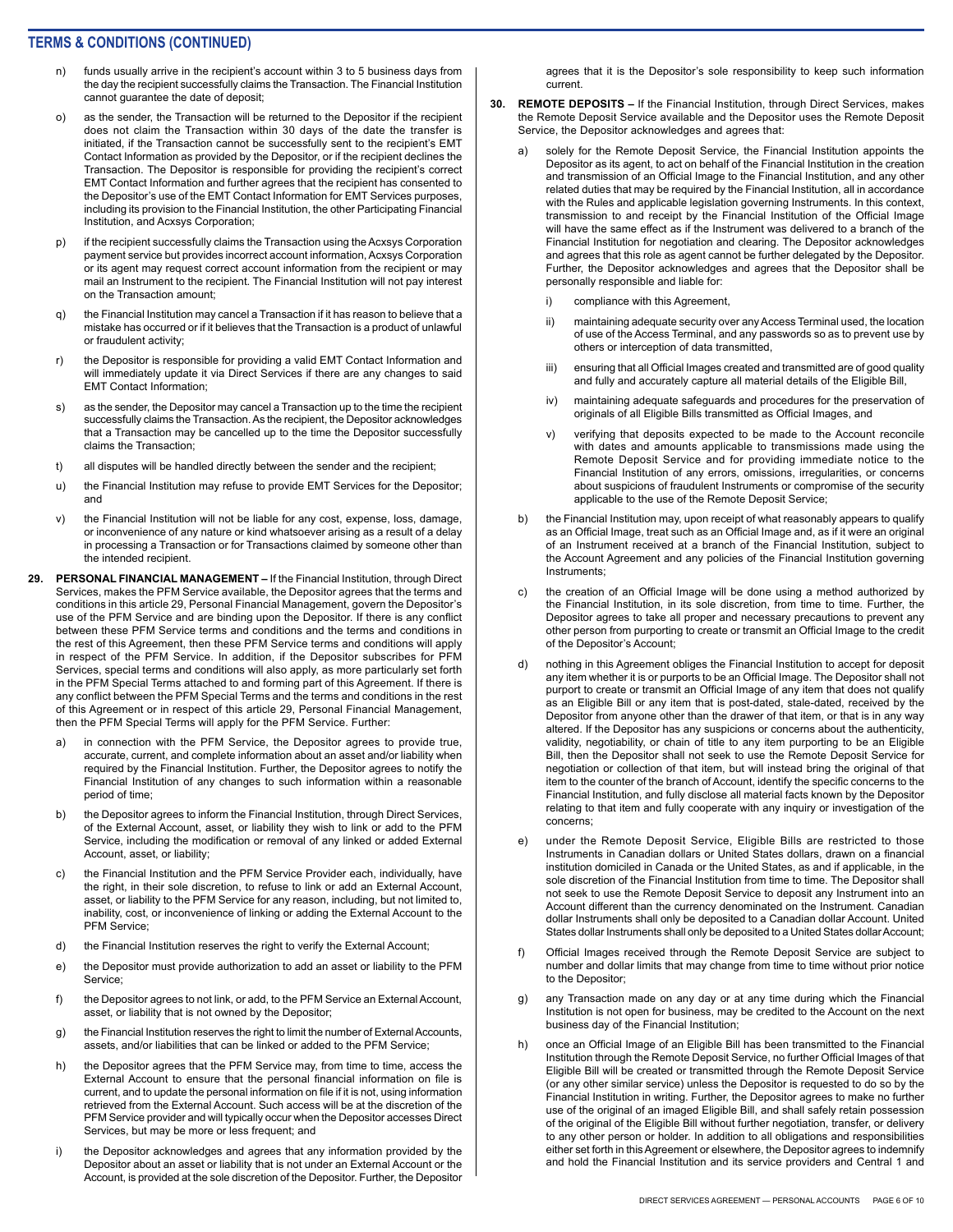all of their connected parties, including, without limitation, their respective agents, directors, officers, employees, affiliates, and licensees (collectively, the "Indemnified Parties") harmless from and against any and all liabilities and costs, including, without limitation, reasonable legal fees and expenses incurred by the Indemnified Parties in connection with any claim or demand arising out of or connected to the Depositor's use of the Remote Deposit Service or duplicate negotiation of items that were at any time presented as Official Images of Eligible Bills. The Depositor must assist and cooperate as fully as reasonably required by the Indemnified Parties in the defence of any such claim or demand. The disclaimers, liability exclusions, liability limitations, and indemnity provisions in this Agreement survive indefinitely after the termination of this Agreement and apply to the extent permitted by law. Without limiting the foregoing, the Depositor will indemnify and save the Indemnified Parties harmless from and against all liability, costs, loss, expenses, and damages, including direct, indirect, and consequential incurred by the Indemnified Parties as a result of any breach of this Agreement, or any claims arising from or relating to misuse of Official Images or items purporting to be Official Images, or negotiation of Eligible Bills where an Official Image has also been transmitted for collection;

- i) on transmission of an Official Image of an Eligible Bill to the Financial Institution, the Depositor is responsible for immediately marking the face of the Eligible Bill with a blatant notation or mark that prevents renegotiation of the Eligible Bill and indicates that the Eligible Bill has been imaged and transmitted, taking care not to obliterate any material particulars of that Eligible Bill. (For example: This can be done by writing "void" or "paid" or placing a diagonal stroke across the face of the item with a pencil, pen, or brightly colored highlighter.) For a period of 120 days after transmission of the Official Image to the Financial Institution, or such shorter period as stipulated by the Financial Institution in writing, the Depositor shall retain and produce to the Financial Institution on written request the original of all imaged Eligible Bills. If the Depositor receives a written request to retain or produce, the Depositor will comply with the written request, and shall, if requested, produce, by delivering to the Financial Institution, the original of all specified Eligible Bills within 5 business days of such request. If the Depositor fails to comply with the written request made pursuant to this provision, then the Financial Institution can place a hold on or reverse any credit made to the Account in relation to those specified Eligible Bills, even if such creates an overdraft on the Account. If no written request is received within that time, then 120 calendar days after an Official Image has been transmitted to the Financial Institution through the Remote Deposit Service or such shorter period as stipulated by the Financial Institution in writing, and provided that the Depositor has verified a credit to the Account that reconciles to the Official Image transmitted, the Depositor **agrees to immediately proceed with destruction of the original of the Eligible Bill.**  Destruction methods include shredding, pulping, burning, or any other means that ensures that the original Instrument cannot be reused;
- j) the Depositor is responsible for any and all costs associated with obtaining a replacement Instrument in the event that the Financial Institution requests that the Depositor re-transmit an Official Image in accordance with h) above, and the original Instrument was destroyed in accordance with i) above or otherwise lost;
- k) in the Financial Institution's sole discretion, electronic notices for purposes related to the Remote Deposit Service may be generated and sent to the Depositor at the Notice Contact Information after the Depositor uses the Remote Deposit Service to transmit an Official Image, including to advise the Depositor of the receipt by the Financial Institution of an Official Image. To receive such electronic notices, the Depositor must provide the Notice Contact Information required by the Financial Institution;
- l) an electronic notice, if any, sent in connection with the Remote Deposit Service is for information purposes only and is no guarantee that the Official Image will be accepted by the Financial Institution or that the Account will be credited; and
- m) the Financial Institution will not be liable for any cost, expense, loss, damage, or inconvenience of any nature or kind whatsoever arising as a result of use of the Remote Deposit Service, including, but not limited to, a delay in processing a Transaction or the Financial Institution requiring the Depositor to obtain another Instrument.
- **31. ONLINE PAYMENT** If the Financial Institution, through Direct Services, makes the Online Payment Service available and the Depositor uses the Online Payment Service, the Depositor acknowledges and agrees that:
	- a) the Online Payment Service is only available in Canadian dollars from Participating Merchants;
	- b) Transactions for the Online Payment Service must be initiated by the Depositor through the appropriate online payment option available on the website of a Participating Merchant;
	- c) as soon as the Depositor authorizes a Transaction through the Online Payment Service, and provided that there are available funds or credit, the amount of the Transaction will be withdrawn from the Account or a hold will be placed in the amount of the Transaction. The Financial Institution will hold the Transaction amount until the Participating Merchant successfully claims the Transaction or 30 minutes have elapsed, whichever comes first. The Financial Institution has no obligation to and will not pay interest on the Transaction amount. To the extent permitted at law, the Financial Institution is deemed to have a security interest in

the Transaction amount from the time the Account is held until the Participating Merchant successfully claims the Transaction or the hold is removed;

- d) Transactions sent and received through the Online Payment Service are subject to number and dollar limits that may change from time to time without prior notice to the Depositor;
- e) the Financial Institution will not be responsible or liable for any losses or damages incurred as a result of funds held and/or limits set by the Financial Institution, Acxsys Corporation, a Participating Merchant, or a Participating Financial Institution;
- f) the Financial Institution, the Participating Financial Institution, and Central 1 are entitled to pay the Transaction amount to anyone who claims to be the Participating Merchant and provides the payment authorization details within 30 minutes of the Transaction being authorized by the Depositor;
- g) the Financial Institution will not be liable for losses or damages incurred as a result of a person other than the intended Participating Merchant receiving the Transaction amount;
- h) if the Participating Merchant cancels, declines, or fails to claim a Transaction that the Depositor authorized, the Transaction amount will be reinstated after 30 minutes have elapsed since the Transaction was authorized. However, the Financial Institution cannot guarantee the date or time that the hold on the Transaction amount will be removed;
- i) the Financial Institution, Central 1, or Acxsys Corporation may cancel a Transaction once it is authorized but before payment authorization details are sent to the Participating Merchant, if there is reason to believe that a mistake has occurred or that the Transaction is a product of unlawful or fraudulent activity;
- j) once payment authorization details have been sent to the Participating Merchant, a Transaction cannot be cancelled. Payment authorization details are sent immediately after a Transaction is authorized by the Depositor;
- k) all disputes, including requests for refunds, will be handled directly between the Depositor and the Participating Merchant without the participation of the Financial Institution or any other party. A refund, if any, may be received through Direct Services and Central 1 for credit to the Account, or through such other method the Participating Merchant deems appropriate;
- l) the Financial Institution may refuse, in its sole discretion, to provide the Online Payment Service for the Depositor;
- in the Financial Institution's sole discretion, electronic Notifications for purposes related to the Online Payment Service may be generated and sent to the Depositor at the Notice Contact Information after the Depositor authorizes a Transaction, including to advise the Depositor that the Account has been debited. To receive an electronic Notification, the Depositor must provide the Notice Contact Information required by the Financial Institution;
- an electronic Notification, if any, sent in connection with the Online Payment Service is for information purposes only and is no guarantee that the Participating Merchant will successfully claim the Transaction or that the Depositor has successfully purchased the product or service from the Participating Merchant; and
- o) the Financial Institution will not be liable for any cost, expense, loss, damage, or inconvenience of any nature or kind whatsoever arising as a result of using the Online Payment Services, including, but not limited to, a delay in processing a Transaction or a Participating Merchant failing to claim a Transaction.
- **32. VIEWING CHEQUE IMAGING** The Financial Institution may, in connection with Direct Services, permit the Depositor to view and print images of Instruments drawn on the Account and such images may be made available before the Financial Institution has determined whether the Instrument will be honoured or accepted. The Depositor acknowledges and agrees that such images are made available by the Financial Institution as a service to the Depositor and the provision of such images does not mean that the Transaction has been processed, nor does it in any way oblige the Financial Institution to honour or accept the Instrument.
- **33. VIEWING DOCUMENTS** The Financial Institution may, in connection with Direct Services, permit the Depositor to view and print images of documents. The Depositor acknowledges and agrees that such images are made available by the Financial Institution as a service to the Depositor and the provision of such images does not in any way oblige the Financial Institution to permit the Depositor to view and print images of documents.
- **34. MODIFICATION OF AGREEMENT** The Financial Institution may, in its sole discretion, amend the terms and conditions of this Agreement as it relates to the Depositor's future use of Direct Services from time to time, for any reason, without any liability to the Depositor or any other person. The Financial Institution may provide notice of a change to this Agreement by mailing notice to the Depositor's last known address, by posting notice at the Financial Institution's premises, by personal delivery, or by any other means the Financial Institution, acting reasonably, considers appropriate to bring the modification to the attention of the Depositor. The Depositor is responsible for regularly reviewing the terms and conditions of this Agreement. If the Depositor uses the Direct Services after the effective date of an amendment to this Agreement, it will mean that the Depositor agrees to the amendment and adopts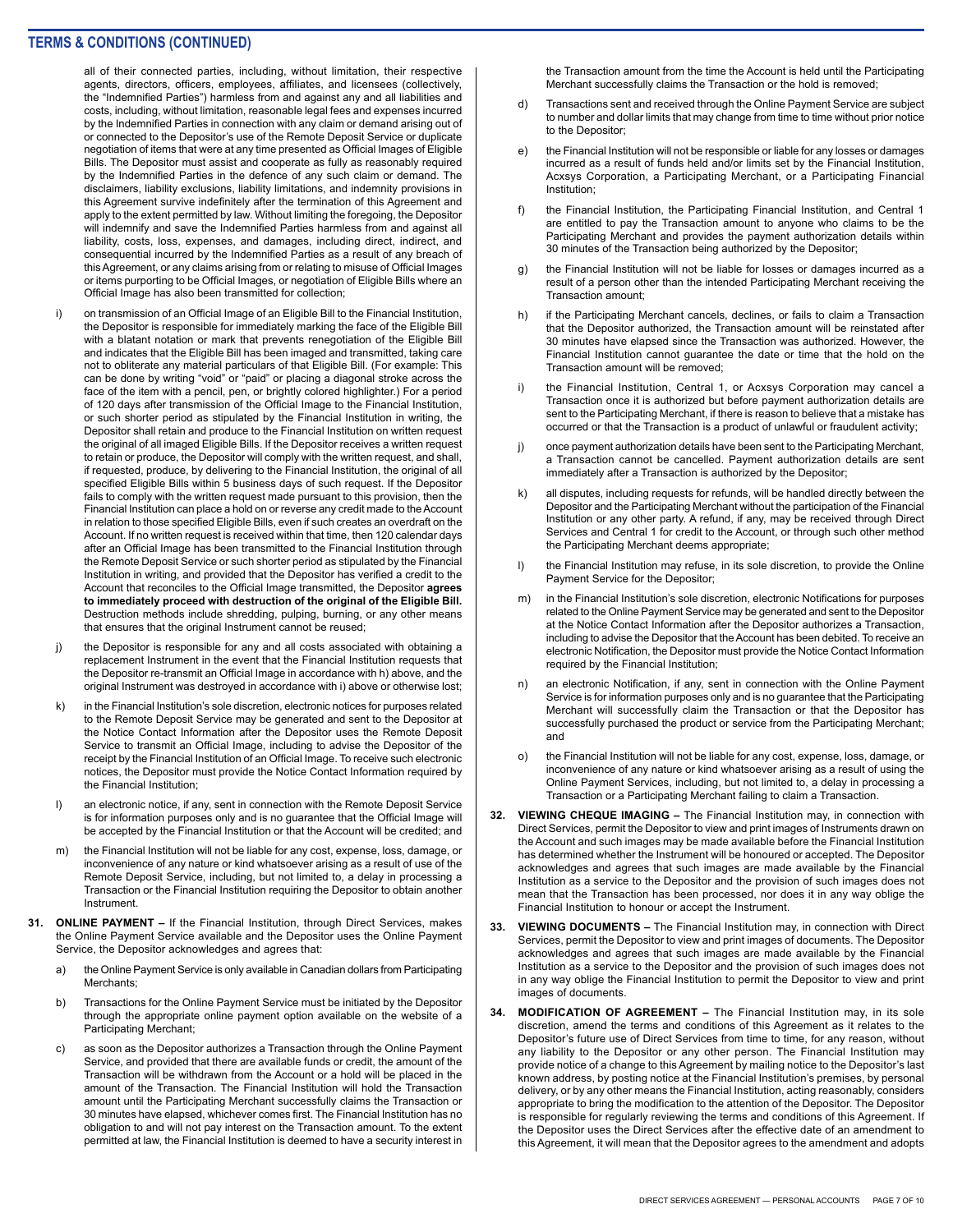and is bound by the newer version of this Agreement. The Depositor must not change, supplement, or amend this Agreement by any means.

- **35. OTHER AGREEMENTS** In addition to this Agreement, the terms and conditions of the Account Agreement between the Depositor and the Financial Institution will apply to Direct Services and to Transactions made under this Agreement, except as expressly provided otherwise in this Agreement. If there is a conflict between the terms and conditions of the Account Agreement or any other agreements between the Depositor and the Financial Institution and the terms and conditions of this Agreement, then the terms and conditions of this Agreement will apply in respect of Direct Services. There are no representations or warranties made by the Financial Institution to the Depositor concerning Direct Services except for the representations, warranties, and obligations of the Financial Institution as expressly set out in this Agreement. Any advice, information, or statements provided by the Financial Institution, Central 1, or their service providers, agents, or their representatives, whether oral or written, will not create any representation, warranty, or condition or vary or amend this Agreement, including the above liability exclusions, liability limitations, release and indemnity provisions, and the Depositor may not rely upon any such advice or information.
- **36. NOTICES** Any notice required or permitted to be given to the Financial Institution in connection with this Agreement must be in writing and must be addressed and delivered to the Financial Institution at the address or fax number set forth on the Account Agreement. Any notice required or permitted to be given to the Depositor in connection with this Agreement may be given to the Depositor by delivering a written notice to the last known Notice Contact Information, or, except as to confidential financial information specific to the Depositor, by posting notice at the Financial Institution's premises or on the Financial Institution's website, or by any other means the Financial Institution, acting reasonably, considers appropriate to bring the notice to the attention of the Depositor.
- **37. TERMINATION** This Agreement may be terminated by either the Financial Institution or the Depositor on not less than 1 business day's prior written notice. Any notice of termination shall not release the Depositor from any obligations incurred under this Agreement.
- **38. ELECTRONIC EXECUTION** This Agreement may be executed electronically. Use of Direct Services shall be deemed to be acceptance of these terms and conditions as of the date of first use, or in the case of a modification of this Agreement, acceptance of the modified terms and conditions.
- **39. APPLICABLE LAW** This Agreement is governed by the laws of the province of the Account, or if more than 1 Account, then the jurisdiction of incorporation of the Financial Institution and the federal laws of Canada applicable therein, excluding any rules of private international law or the conflict of laws which would lead to the application of any other laws.
- **40. ENUREMENT** This Agreement will take effect and continue for the benefit of and be binding upon each of the Financial Institution and the Depositor and their heirs, executors, successors, and assigns.
- **41. PROCEEDS OF CRIME LEGISLATION** The Depositor acknowledges that the *Proceeds of Crime (Money Laundering) and Terrorist Financing Act* and *Regulations*  apply to the operation of the Account and that the Financial Institution will, from time to time, adopt policies and procedures to address the reporting, record-keeping, client identification, and ongoing monitoring requirements of that legislation. The Depositor agrees to abide by and comply with all such laws and procedures.
- **42. SEVERABILITY** This Agreement will be enforced to the fullest extent permitted by applicable law. If for any reason any provision of this Agreement is held to be invalid or unenforceable to any extent, then:
	- a) the offending portion of the provision shall be expunged and the remainder of such provision will be interpreted, construed, or reformed to the extent reasonably required to render the same valid, enforceable, and consistent with the original intent underlying such provision; and
	- b) such invalidity or unenforceability will not affect any other provision of this Agreement.
- **43. NO WAIVER** No waiver by the Financial Institution of any breach of or default under this Agreement shall be deemed to be a waiver of any preceding or subsequent breach or default. The Financial Institution may, without notice, require strict adherence to the terms and conditions of this Agreement, despite any prior indulgence granted to or acquiesced in by the Financial Institution.
- **44. CHOICE OF LANGUAGE** It is the express wish of the parties that this Agreement and any related documents be drawn up and if execution is required, to be executed in English. Les parties conviennent que la présente convention et tous les documents s'y rattachant soient rédigés et signés en anglais.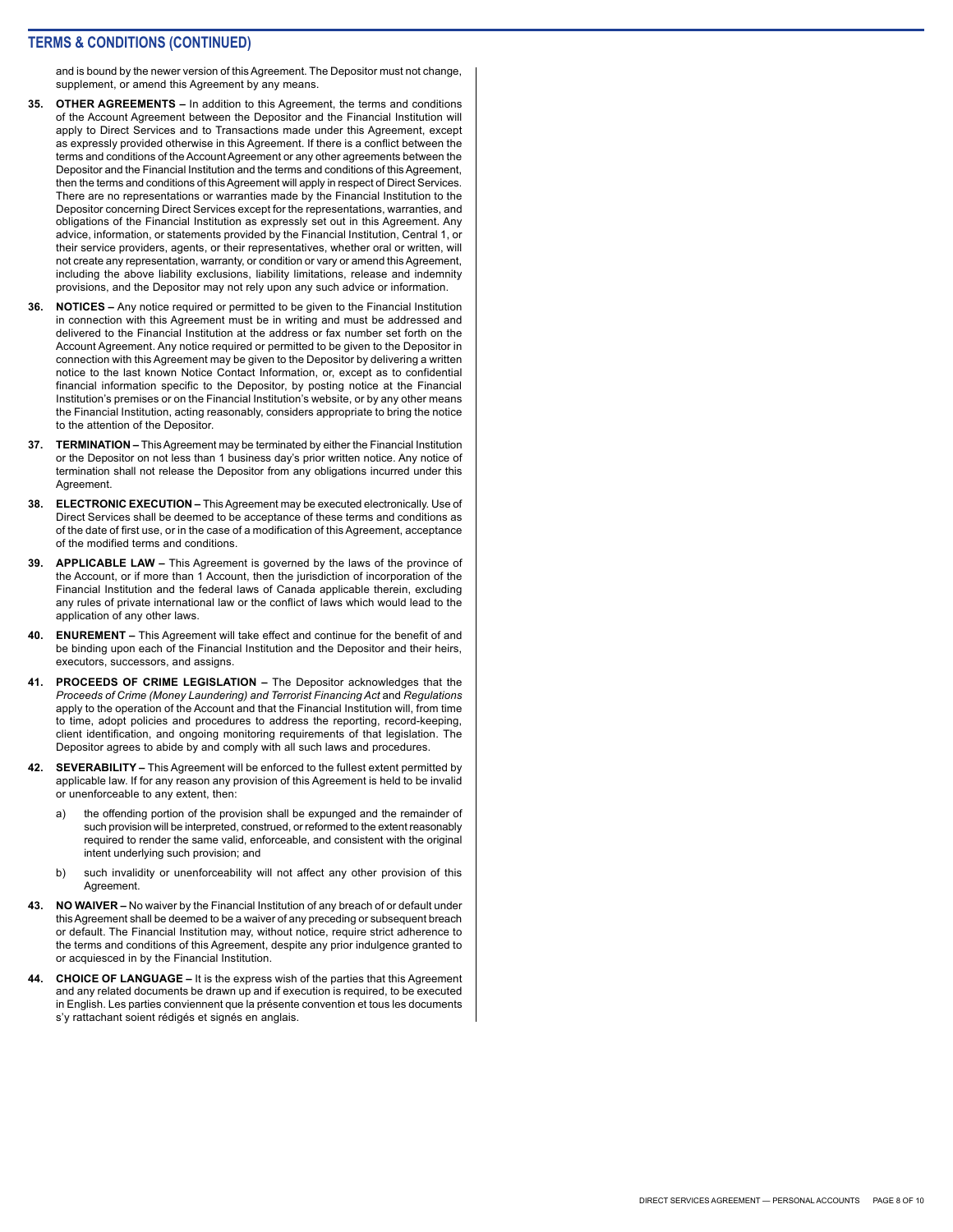### **PFM SCHEDULE FOR CONSENT AND DISCLOSURE FOR PFM SERVICE ("PFM SPECIAL TERMS")**

**1. ACCEPTANCE OF PFM SERVICE SPECIAL TERMS –** The Depositor acknowledges their acceptance of these PFM Special Terms such that they form and are part of the Direct Services Agreement — Personal Accounts (the "Agreement"). The Financial Institution does not offer Direct Services for Personal Accounts other than in accordance with these terms and conditions.

If there is more than one Depositor in respect of the Account, or multiple holders of the External Account, the Depositor expressly accepting these terms hereby warrants and represents to the Financial Institution that such Depositor has the lawful, express, and actual authority of all other Depositors on the Account, or holders of the External Account, and each of them:

- (i) to consent to the use of all and each of the Depositors' personal information for purposes of the provision and use of PFM Services; and
- (ii) to acknowledge, accept and agree to be bound by the terms of the Agreement and these PFM Special Terms, including Schedule I to the PFM Special Terms, so as to form a valid and binding agreement as between all of the Depositors and the Financial Institution.

The Depositor expressly accepting these terms does so on behalf of all of the Depositors and understands that these representations and warranties, and acceptance of these terms, will be relied upon by the Financial Institution in providing PFM Services. The Depositor expressly accepting these terms understands that if these representations and warranties are untrue it may cause loss, harm and damage to the Financial Institution for which that Depositor is responsible. The Depositor expressly accepting these terms hereby agrees to indemnify and hold harmless the Financial Institution from any loss, damage, costs, including reasonable legal fees, claims or other harm that may be suffered as a result of the Financial Institutions' reliance upon these representations and warranties.

- 2. PERSONAL FINANCIAL MANAGEMENT ACCOUNT LINKING CONSENT The Depositor understands that the Personal Financial Management tool and account linking service, defined in the Agreement as the "PFM Service", is being offered through the Depositor's Financial Institution in coordination with Central 1 Credit Union ("Central 1") and by Yodlee Inc. ("Yodlee") and that it is an express requirement of Yodlee that if the Depositor wishes to subscribe, access, or use the PFM Service that the Depositor must consent to amendments and incorporation of certain terms to the Agreement with the Financial Institution as more particularly set forth in the Mandatory Provisions for Customer Agreement as set forth in the Schedule I below, (the "Mandatory Provisions"). The Depositor understands that subscription to the PFM Service, whether by linking Accounts at the Financial Institution alone or with External Accounts at Third Party institutions will require that the Depositor share certain otherwise confidential and personal information to engage the PFM Service.
- **3. PFM DISCLOSURE OF ACCESS CODE AND CONFIDENTIAL INFORMATION TO LINKED ACCOUNTS** The Depositor authorizes the Financial Institution, Central 1, and their respective agents, representatives, and service providers, (collectively referred to solely for purposes of this PFM Special Terms as the "F.I. Affiliates") as well as Yodlee, to collect, use, and disclose the Depositor's personal information, including the Depositor's personal access codes, in order to link the External Accounts to the Depositor's Account with the Financial Institution, and periodically access the External Accounts to update the Depositor's personal information and to perform data analytics on all linked accounts to present information and reports to the Depositor and make available to the Depositor and the Depositor's Financial Institution, a personal financial management summary of all of the Depositor's linked accounts and transactions thereon. Notwithstanding the foregoing, this provision shall not be deemed to in any way diminish the Depositor's duties and responsibilities to personally access and review the External Accounts and to otherwise comply with the agreements in place with Third Parties holding those External Accounts, nor shall any right of access to information granted by the Depositor pursuant to this Agreement create any obligation on the part of the Financial Institution, Central 1, or the PFM Service provider to monitor or warn the Depositor of any unusual or unauthorized account activity on any Account or any External Accounts. The Depositor understands that the institutions holding the Depositor's External Accounts may prohibit disclosure of the Depositor's personal access codes, and that it is the Depositor's responsibility to confirm that the Depositor's personal access codes can be disclosed to Yodlee for the purpose of linking the External Accounts. This will not be confirmed by the Financial Institution, the F.I. Affiliates, or Yodlee.
- 4. **PFM SERVICE DISCLAIMER -** The Depositor confirms that the Depositor is permitted to link the Depositor's External Accounts, and the Depositor accepts all risk associated with the linking of the Depositor's Financial Institution Account to the Depositor's External Accounts, including all risk associated with disclosure of the Depositor's personal access codes. The Depositor agrees and acknowledges that the Financial Institution or any F.I. Affiliate is not responsible or liable for any loss, harm, or damage, of any kind, related to or arising from linking the Depositor's Financial Institution Account with the Depositor's External Accounts, or arising from disclosure of the Depositor's personal access codes for purposes of linking the Depositor's External Accounts, to the extent permitted by law, subject to the Financial Institution or F.I. Affiliate being liable for the consequences of their own act and that of its representatives.
- 5. MARKETING CONSENT FOR PFM SERVICE The Depositor understands that if the Depositor has previously provided to the Financial Institution a marketing consent to receive promotional offers, then the Financial Institution, and its agents, representatives, and service providers will use the information from the Depositor's linked accounts to provide promotional and marketing information to the Depositor.
- **6. UNSUBSCRIBE FROM PFM SERVICE** The Depositor can withdraw the Depositor's consent for the collection, use, and disclosure of the Depositor's personal information at any time by contacting the Financial Institution, at [mailing address] or [telephone number, email address, and/or website address]. If the Depositor withdraws the Depositor's consent, the Financial Institution may no longer be able to provide certain services, including, but not necessarily limited to PFM Services. The Depositor understands that certain additional integrated services offered by the Financial Institution may no longer be available.
- **7. ASSET/LIABILITY CONSENT** The Depositor understands that the PFM Service can keep track and provide the Depositor with comprehensive specific analysis of the Depositor's financial situation only if the Depositor keeps such information complete and current and that if the Depositor does not do so, that the reports and analytics performed as part of the PFM Service will be incomplete and may contain erroneous information. The Depositor authorizes the Financial Institution and the F.I. Affiliates to collect, use, and disclose the Depositor's personal information in order to add, modify, or delete reference to the asset(s) or liability(ies) to the Depositor's Account with the Financial Institution, whether in the future or the past. The Depositor understands and agrees that the Depositor is responsible for keeping the Depositor's asset and liability information current.

### **SCHEDULE I — MANDATORY PROVISIONS FOR CUSTOMER AGREEMENT**

- **1. PROVIDE ACCURATE INFORMATION** You, the end user, agree to provide true, accurate, current and complete information about yourself and your accounts maintained at other web sites and you agree to not misrepresent your identity or your account information. You agree to keep your account information up to date and accurate.
- 2. PROPRIETARY RIGHTS You are permitted to use content delivered to you through the PFM Service only on the PFM Service. You may not copy, reproduce, distribute, or create derivative works from this content. Further, you agree not to reverse engineer or reverse compile any of the PFM Service technology, including, any Java applets associated with the PFM Service.
- **3. CONTENT YOU PROVIDE** You hereby grant to the Financial Institution and its service providers, including Central 1 and Yodlee Inc. (collectively, "**Service Providers**") a license to use any information, data, passwords, materials or other content (collectively, "**Your Content**") that you provide through or to the PFM Service for the following purposes:
	- a) to provide the PFM Service to you;
	- b) to provide you with access to Your Content through other similar services provided by Yodlee Inc. to other financial institutions; and
	- c) to provide those other financial institutions with information regarding all of the accounts that you have registered with the PFM Service so that they may use the information to provide or offer additional or complementary services to you (collectively, the "**Permitted Purposes**").

The Financial Institution and Service Providers may use, modify, display, distribute and create new material using Your Content for the Permitted Purposes. By submitting Your Content, you automatically agree, or promise that the owner of Your Content has expressly agreed, that, without any particular time limit and without the payment of any fees, the Financial Institution and Service Providers may use Your Content for the Permitted Purposes. As between the Financial Institution and Service Providers, the Financial Institution owns your confidential account information.

**4. THIRD PARTY ACCOUNTS –** By linking an External Account to the PFM Service, you authorize the Financial Institution and Service Providers, on your behalf, to access the applicable Third Party site to register the account for use by you in connection with the PFM Service and to retrieve data regarding the account for use by you as part of the PFM Service.

For the foregoing purposes, you hereby grant to the Financial Institution and Service Providers a limited power of attorney, and you hereby appoint each of the Financial Institution and Service Providers as your true and lawful attorney-in-fact and agent, with full power of substitution and re-substitution, for you and in your name, place and stead, in any and all capacities, to access Third Party sites, servers or documents, retrieve information, and use your information, all as described above, with the full power and authority to do and